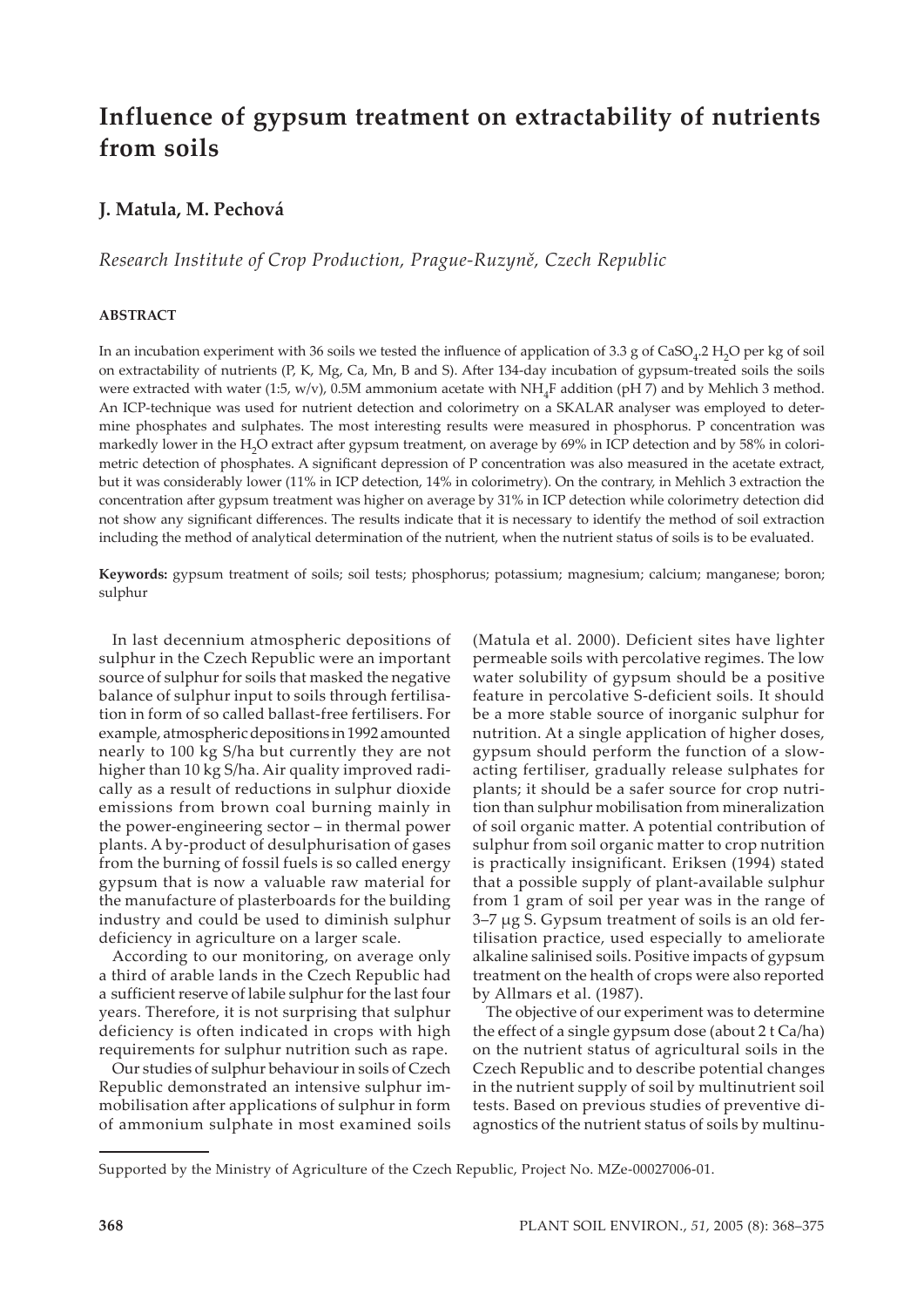trient soil tests (Matula 1999a, b) three tests were chosen from the set of soil tests: water extraction at a 1:1 ratio, extraction with 0.5M ammonium acetate with addition of ammonium fluoride and Mehlich 3 extraction – an official procedure of soil testing in the Czech Republic.

#### **MATERIAL AND METHODS**

To establish the incubation, experiment soil samples were taken from the topsoil profile on 36 farmed plots in 22 different localities in the Czech Republic. The soil samples were air-dried, homogenised by screening through a 2-mm sieve and dosed by 50 g into incubation pots 150 ml in volume. Table 1 shows succinct information on the used soils. Two variants were established for each soil: a control variant and a response variant, in triple replication each. An amount of 0.165 g  $CaSO<sub>4</sub>$ .2 H<sub>2</sub>O was admixed into 50 g of soils of the response variant and soil in all incubation pots were moistened with distilled water to provide 70% maximum moisture capacity. The specification of input irrigation for particular soils was derived from a regression equation with the value of cation exchange capacity of soils (Matula et al. 2000). The incubation experiment lasted 134 days under a daily temperature regime: 16 hours 20°C, 8 hours 15°C. During the experiment the soil moisture in incubation pots was maintained by weighing off distilled water to the initial value.

After 134 days of incubation soils were extracted by three different methods: water extraction at a 1:5 ratio (w/v) (SPAC 1999); 0.5M ammonium acetate extraction with addition of ammonium fluoride of pH 7 (Matula 1996); and Mehlich 3 extraction (SPAC 1999). These nutrients were determined in the extracts: K, Mg, Ca, Mn, P and S using an ICP-OES Trace Scan analyser (Thermo Jarrell Ash). In all three types of extracts phosphates were determined by colorimetry of the reduced phospho-molybdate blue complex on

a San Plus SKALAR System analyser. A SKALAR analyser was also used to determine sulphates in the water extract.

The programme GraphPad PRISM, Ca., USA, version 3, was used for statistical processing of experimental results.

#### **RESULTS AND DISCUSSION**

#### **Phosphorus**

Tables 2 and 3 show the summarisation and statistical evaluation of results of phosphorus extraction by three multinutrient tests after 134 days of incubation experiment.

In the water extract of soils with gypsum treatment was measured a markedly lower concentration of water-soluble phosphorus (Figures 1 and 2). Compared to the control variant (i.e. without gypsum) the phosphorus concentration was lower by 69% on average if detected by the ICP technique and by 58% at colorimetric detection of phosphates on the SKALAR analyser.

If 0.5M ammonium acetate extraction of soils with addition of ammonium fluoride was used, the concentrations of phosphorus extracted from soils after gypsum treatment were also significantly lower (Tables 2 and 3), but differences from the control variant were considerably smaller. Detection of extractable phosphorus on the ICP analyser indicated the values lower by 11% on average and detection of phosphates on the SKALAR analyser by 14% lower.

Mehlich 3 extraction of soils provided quite a different situation (Tables 2 and 3). Firstly, all measured values were considerably higher than in the preceding extraction methods. Secondly, higher concentrations of extractable phosphorus detected by the ICP technique were determined in the gypsum treatment, on average by 31% higher than in the control variant. No statistically significant differences between the sets of soils of control and response (gypsum)

|                                   | <b>CEC</b><br>pH |                      | $C_{ox} (%)$ | Soil test: water extraction $(1:5, w/v)$ (SPAC 1999) |       |                           |       |       |       |       |  |
|-----------------------------------|------------------|----------------------|--------------|------------------------------------------------------|-------|---------------------------|-------|-------|-------|-------|--|
| <b>Statistics</b>                 | $0.2M$ KCl       | (mmol/kg)<br>(Matula | (Sims and    | K                                                    | Mg    | Ca                        | Mn    | Ρ     | S     | B     |  |
| Haby 1971)<br>(1:1, w/v)<br>1996) |                  |                      |              |                                                      |       | mg/kg (determined by ICP) |       |       |       |       |  |
| Minimum                           | 4.08             | 95                   | 1.20         | 8.20                                                 | 4.00  | 39.6                      | 0.133 | 1.19  | 8.17  | 0.078 |  |
| Median                            | 5.76             | 125                  | 1.94         | 30.55                                                | 15.65 | 91.65                     | 0.547 | 4.21  | 13.81 | 0.162 |  |
| Maximum                           | 6.94             | 256                  | 2.89         | 183.20                                               | 64.20 | 200.60                    | 1.431 | 15.98 | 36.92 | 0.797 |  |
| Mean                              | 5.75             | 133                  | 1.96         | 38.56                                                | 18.14 | 106.1                     | 0.588 | 5.63  | 16.24 | 0.191 |  |
| $CV\%$                            | 11.46            | 24.8                 | 20.6         | 31.47                                                | 57.01 | 97.91                     | 51.57 | 55.8  | 38.59 | 66.83 |  |

Table 1. Information about the nutrient status of the experimental set of soils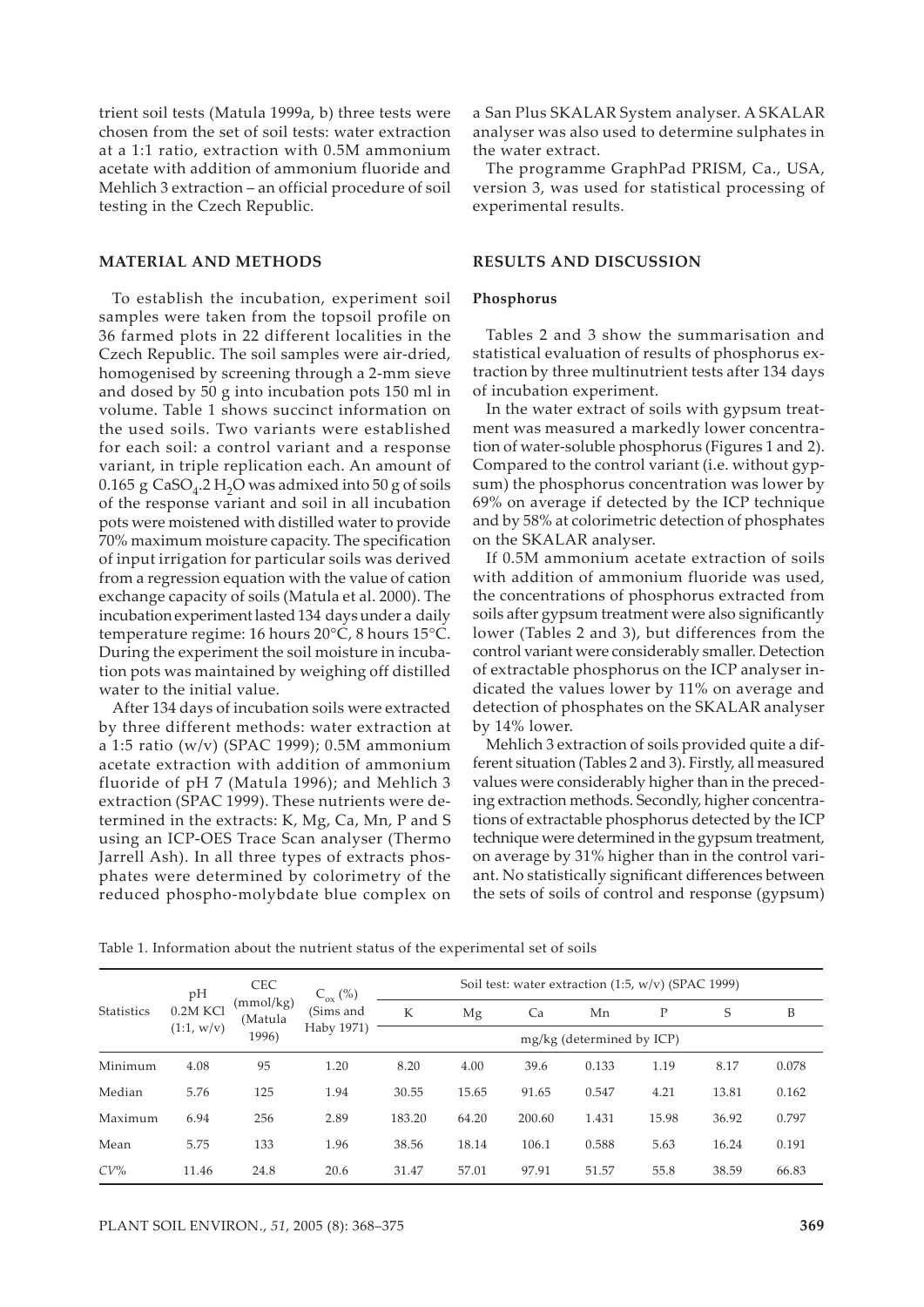|                                                    | Soil extraction – soil test (mg $P/kg$ ) |         |         |                  |                        |              |  |  |  |
|----------------------------------------------------|------------------------------------------|---------|---------|------------------|------------------------|--------------|--|--|--|
| <b>Statistics</b>                                  |                                          | water   |         | ammonium acetate | Mehlich 3              |              |  |  |  |
|                                                    | control                                  | treated | control | treated          | control                | treated      |  |  |  |
| Minimum                                            | 1.190                                    | 0.110   | 3.2     | 2.3              | 41                     | 47           |  |  |  |
| Median                                             | 4.205                                    | 1.435   | 17.15   | 16.05            | 135.5                  | 160.0        |  |  |  |
| Maximum                                            | 15.98                                    | 7.08    | 57.80   | 46.90            | 368                    | 412          |  |  |  |
| $CV\%$                                             | 55.80                                    | 86.54   | 60.09   | 55.58            | 54.99                  | 51.46        |  |  |  |
| Paired $t$ -test, two-tailed, number of pairs = 36 |                                          |         |         |                  |                        |              |  |  |  |
| $P$ -value                                         | ${}< 0.0001$                             |         |         | ${}< 0.0001$     |                        | ${}< 0.0001$ |  |  |  |
| Are means significantly<br>different? $(P < 0.05)$ | yes                                      |         | yes     |                  | yes                    |              |  |  |  |
| Mean of differences                                | 3.724                                    |         | 2.372   |                  | $-40.64$               |              |  |  |  |
| 95% confidence interval                            | 3.030-4.419                              |         |         | 1.400-3.345      | $(-51.99)$ $-(-29.28)$ |              |  |  |  |
| $R^2$                                              |                                          | 0.7721  | 0.4123  |                  | 0.6016                 |              |  |  |  |

Table 2. Influence of gypsum treatment on extractable phosphorus from soils determined by ICP-technique

variant were proved by the colorimetric detection of phosphates on the SKALAR analyser.

The aim of soil tests is to provide information on the nutrient status of soils in order to rationalise fertilisation of soils and crops. The soil test should capture the source of nutrients in the most effective way so that it would be as consistent as possible with the real source of plant nutrition at a site (on a plot, in a substrate…). The term available nutrients is normally used for nutrients extracted by soil tests. As documented by the above results, we obtained contradictory results in phosphorus in our experiment, especially between the method of water extraction of soils and Mehlich 3 method. We detected a marked depression of phosphorus concentration after gypsum treatment in the water extract but an increase in phosphorus extraction by Mehlich 3 method detected on the ICP analyser. The results indicate that the general usage of the term available phosphorus is not correct for different soil tests. The general usage of the term available nutrients without specifying the method of acquiring the data must then lead to problems with an agronomic interpretation of soil test results.

Table 3. Influence of gypsum treatment on extractable phosphates from soils determined by SKALAR flow analyser (colorimetry of phospho-molybdate blue complex)

|                                                    | Soil extraction – soil test (mg $P/kg$ ) |         |         |                  |                  |         |  |  |  |
|----------------------------------------------------|------------------------------------------|---------|---------|------------------|------------------|---------|--|--|--|
| <b>Statistics</b>                                  |                                          | water   |         | ammonium acetate | Mehlich 3        |         |  |  |  |
|                                                    | control                                  | treated | control | treated          | control          | treated |  |  |  |
| Minimum                                            | 0.41                                     | 0.02    | 1.7     | 1.6              | 14.0             | 40.0    |  |  |  |
| Median                                             | 3.255                                    | 1.345   | 16.85   | 15.90            | 112.0            | 120.5   |  |  |  |
| Maximum                                            | 11.58                                    | 6.89    | 60.5    | 46.4             | 346              | 351     |  |  |  |
| $CV\%$                                             | 71.59                                    | 89.48   | 63.68   | 59.07            | 60.39            | 55.93   |  |  |  |
| Paired $t$ -test, two-tailed, number of pairs = 36 |                                          |         |         |                  |                  |         |  |  |  |
| $P$ value                                          | ${}< 0.0001$                             |         |         | ${}< 0.0001$     |                  | 0.1765  |  |  |  |
| Are means significantly<br>different? $(P < 0.05)$ | yes                                      |         |         | yes              | no               |         |  |  |  |
| Mean of differences                                | 2.178                                    |         | 2.964   |                  | $-5.222$         |         |  |  |  |
| 95% confidence interval                            | 1.673-2.682                              |         |         | 1.942-3.986      | $(-12.91)-2.468$ |         |  |  |  |
| $R^2$                                              |                                          | 0.6871  |         | 0.4979           |                  | 0.0516  |  |  |  |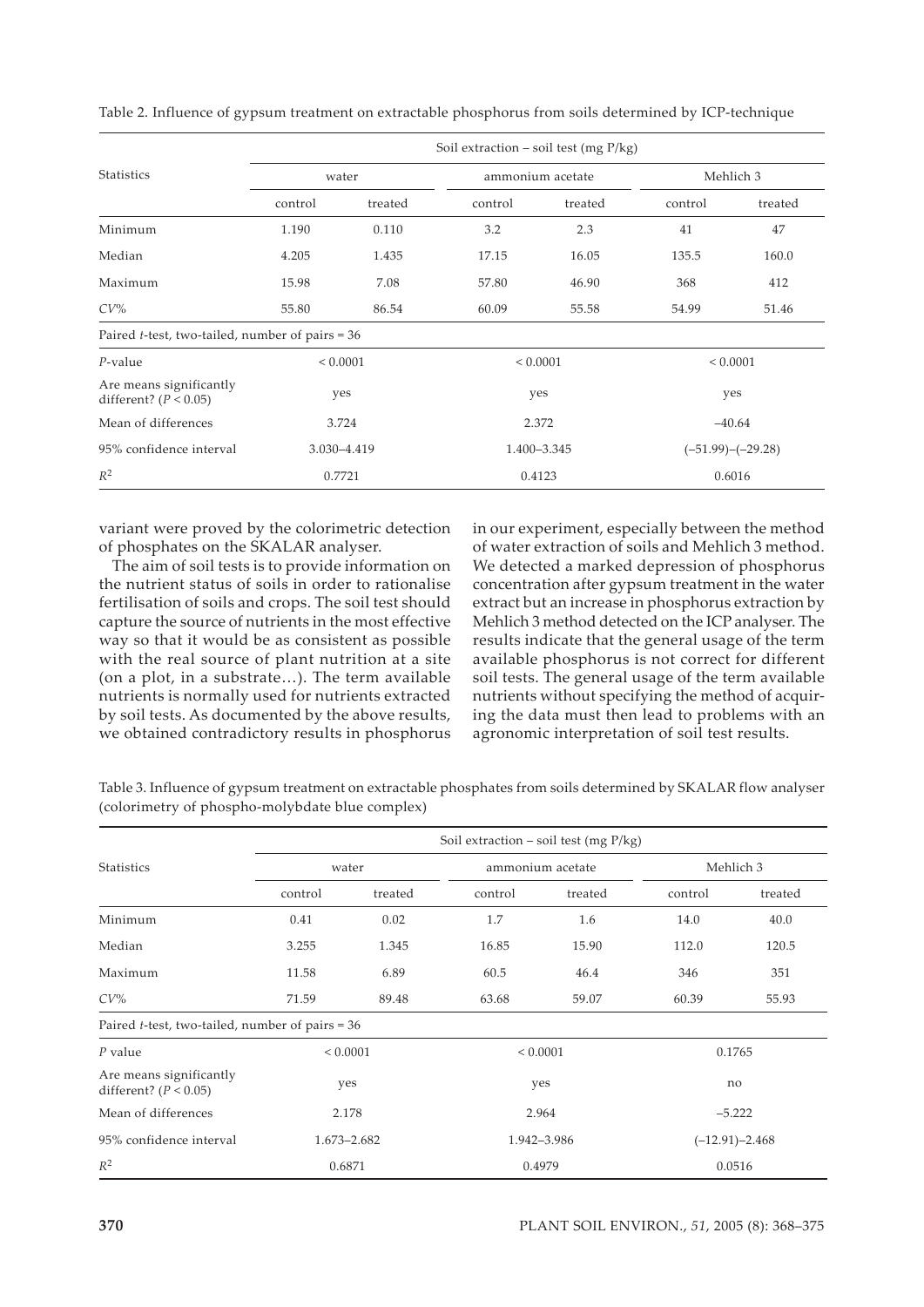

Figure 1. Frequency distribution of phosphorus concentrations in the water extract of soils, determined by ICP-technique

To explain the contradictory results of water extraction and Mehlich 3 method we do not have any information on the consistency of the values determined by soil tests with phosphorus bioavailability. In the paper by Matula  $(2004)$ , in a collection of 48 different soils we similarly determined a significant depression of phosphorus uptake and concentration in young barley plants in the variant of sulphur fertilisation where ammonium sulphate was applied. This finding could indirectly support the assumption that water extraction of phosphorus from soils should reflect real bioavailability of phosphorus more consistently than Mehlich 3 extraction that indicated a higher concentration of extractable phosphorus in the sulphate variant.



Figure 2. Frequency distribution of phosphate concentrations in the water extracts of soils determined by colorimetry of the phospho-molybdate blue complex

If the nutrient status of soils is tested for phosphorus, the results of our experiment also show that it is necessary to indicate the method of analytical determination of phosphorus in the extract besides the method used for phosphorus extraction from the soil (i.e. soil test identification). Otherwise, the values of soil tests might be misunderstood or misinterpreted from agronomic aspects. Previously reported values of tests of phosphorus reserves in soils were mostly the results of colorimetric determination of inorganic phosphate by colorimetry of the reduced phospho-molybdate blue complex.

Nowadays, when the ICP technique has been introduced into routine soil tests, we can speak about completely different values because total

|  |  | Table 4. Statistics of phosphorus detection by ICP-technique and colorimetry in soil extracts |  |  |  |
|--|--|-----------------------------------------------------------------------------------------------|--|--|--|
|--|--|-----------------------------------------------------------------------------------------------|--|--|--|

|                                                    | Water 1:5 (mg $P/kg$ ) |               |                 |                | $NH4$ -acetate (mg P/kg) |                    |                 |                  | Mehlich $3$ (mg $P/kg$ ) |               |                 |               |
|----------------------------------------------------|------------------------|---------------|-----------------|----------------|--------------------------|--------------------|-----------------|------------------|--------------------------|---------------|-----------------|---------------|
|                                                    | control variant        |               | treated variant |                | control variant          |                    | treated variant |                  | control variant          |               | treated variant |               |
|                                                    | ICP                    | <b>SKALAR</b> | ICP             | <b>SKALAR</b>  | ICP                      | <b>SKALAR</b>      | ICP             | <b>SKALAR</b>    | ICP                      | <b>SKALAR</b> | ICP             | <b>SKALAR</b> |
| Minimum                                            | 1.19                   | 0.41          | 0.11            | 0.02           | 3.2                      | 1.7                | 2.3             | 1.6              | 41                       | 37            | 47              | 40            |
| Median                                             | 4.205                  | 3.255         | 1.435           | 1.345          | 17.15                    | 16.85              | 16.05           | 15.40            | 135.5                    | 116.5         | 160.0           | 120.5         |
| Maximum                                            | 15.98                  | 11.58         | 7.08            | 6.89           | 57.8                     | 60.5               | 46.9            | 46.40            | 368                      | 346           | 412             | 351           |
| $CV\%$                                             | 55.8                   | 71.6          | 86.5            | 89.5           | 60.1                     | 63.7               | 55.9            | 59.2             | 55.0                     | 59.9          | 51.5            | 55.9          |
| Paired $t$ -test, two-tailed, number of pairs = 36 |                        |               |                 |                |                          |                    |                 |                  |                          |               |                 |               |
| $P$ -value                                         |                        | ${}< 0.0001$  |                 | ${}< 0.0001$   |                          | 0.301              |                 | ${}< 0.0001$     |                          | ${}< 0.0001$  |                 | < 0.0001      |
| Significance<br>(P < 0.05)                         |                        | yes           |                 | yes            |                          | no                 |                 | yes              |                          | yes           |                 | yes           |
| Mean of<br>differences                             | 1.633                  |               | 0.0875          |                | 0.1917                   |                    | 0.8111          |                  | 12.47                    |               | 51.42           |               |
| 95%<br>confidence<br>interval                      |                        | 1.376-1.890   |                 | 0.04975-0.1252 |                          | $(-0.1793)-0.5626$ |                 | $0.5591 - 1.063$ |                          | 9.204-15.74   |                 | 39.35-63.49   |
| $R^2$                                              |                        | 0.8264        |                 | 0.9978         |                          | 0.0305             |                 | 0.5498           | 0.6320                   |               |                 | 0.6815        |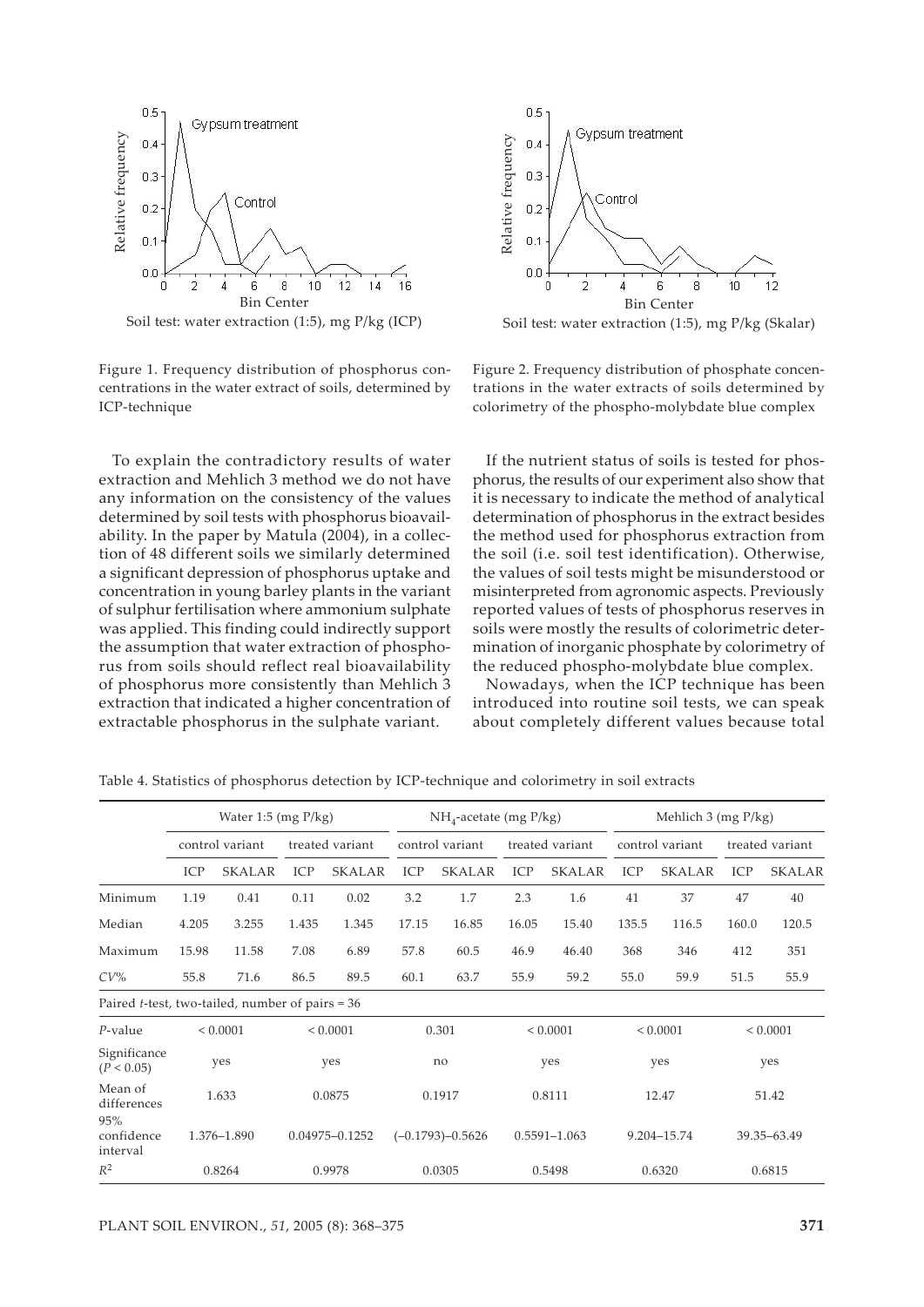

Figure 3. Frequency distribution of potassium concentrations in the water extract of soils

phosphorus is determined, which may comprise a high proportion of the extractable fraction of organic phosphorus besides inorganic phosphorus. This problem is demonstrated and statistically evaluated in Table 4.

#### **Potassium**

As expected, a marked increase in potassium concentration was measured only in the water extract in most soils after gypsum treatment (Figure 3). Potassium concentration was higher by 62% on average than in the control. It can be explained by the establishment of equilibriums between cations of the solid and liquid phase of soils after the input of calcium into the environment from applied gypsum.

In the ammonium acetate extraction the paired *t*-test indicates significant differences between control variant and gypsum treatment. However, the differences in absolute values of soluble and exchangeable potassium were practically negligible. No statistically significant differences were found out by Mehlich 3 extraction.

# **Magnesium**

Similarly, the differences in magnesium concentration between control variant and gypsum treatment in the water extract were influenced by the establishment of equilibriums between the liquid and solid phase after the input of calcium from gypsum (Figure 4). Differences in the relations were bigger than in the case of potassium. Mg concentration in the water extract was approximately three times higher than in the control variant. In the other soil tests (ammonium acetate and Mehlich 3) that also capture the exchangeable fraction  $Mg^{2+}$  the differences between control variant and gypsum



Figure 4. Frequency distribution of magnesium concentrations in the water extract of soils

treatment were not so large although the paired *t*-test indicated significantly lower values of extractable magnesium after gypsum treatment.

#### **Calcium**

Changes in calcium concentrations in soil extracts after gypsum treatment are shown in Figures 5–7. In water extraction of soils there was logically an extreme increase in extractable calcium after gypsum treatment. The ammonium acetate extraction did not indicate any noticeable differences between the experimental variants even though the differences were statistically significant. In this case the results could be influenced by the addition of ammonium fluoride that causes calcium precipitation to form the insoluble compound calcium fluoride. On the contrary, remarkably higher values of calcium were detected after gypsum treatment in Mehlich 3 extract. It shows that Mehlich 3 agent was aggressive against calcium sulphate that is otherwise a little soluble compound.



Figure 5. Frequency distribution of calcium concentrations in the water extract of soils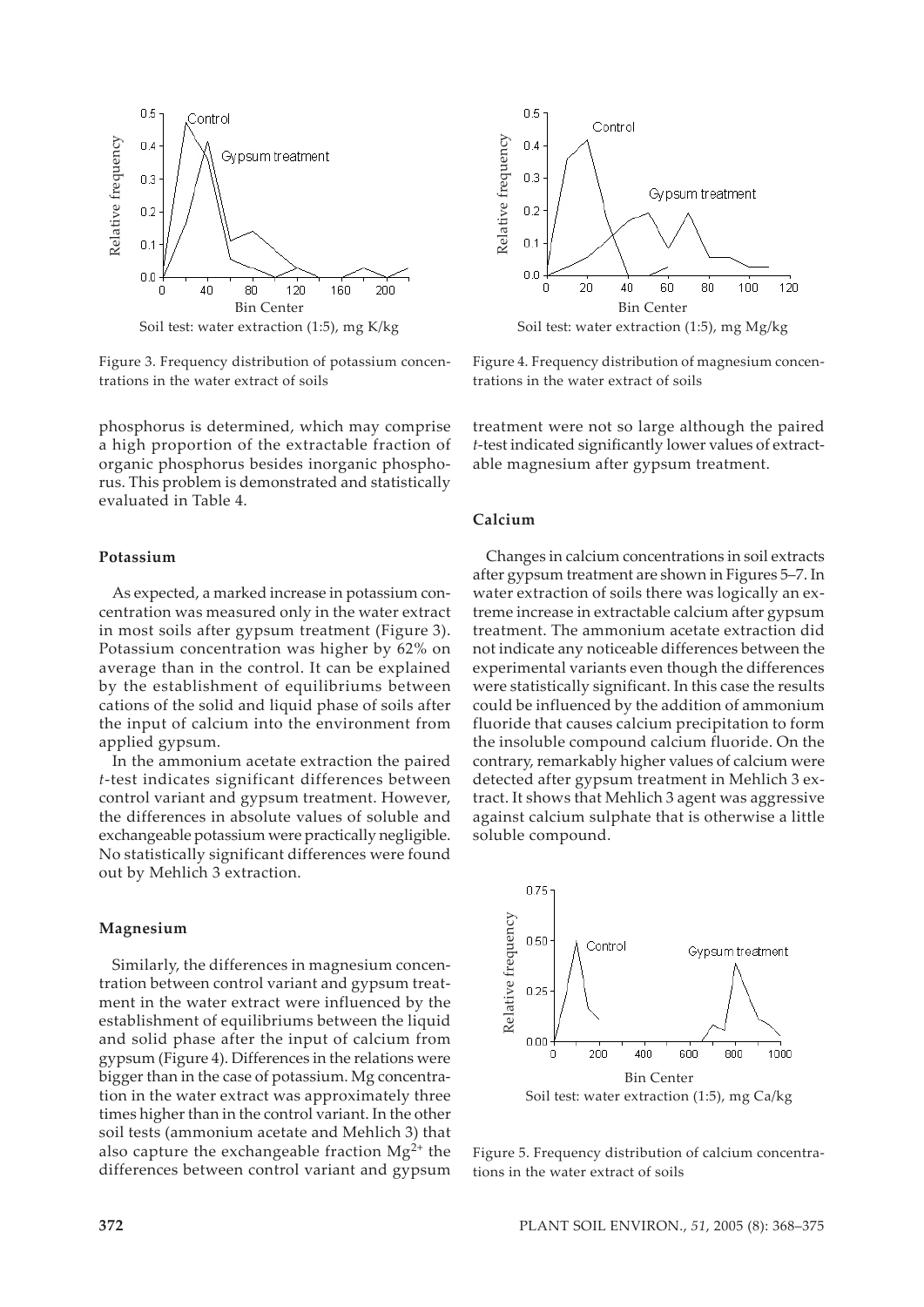

Figure 6. Frequency distribution of calcium concentrations in the ammonium acetate extract (with addition of ammonium fluoride) of soils

#### **Manganese**

Table 5 shows the effects of gypsum treatment of soils on manganese concentration in soil extracts. A depression of manganese concentration in the water extract by 40% on average was found out in most soils after gypsum treatment. The paired *t*-test proved significant differences between the set of control soils and the gypsum treatment only in water extraction of soils. High values of manganese concentration in the Mehlich 3 extract, compared to the other used extractions, are in agreement with the acid nature of the agent that enables to transform insoluble forms of manganese into soluble  $Mn^{2+}$ . Hence, these values of the soil test do not correspond to plant bioavailability of manganese (Matula 1999a).



Figure 7. Frequency distribution of calcium concentrations in Mehlich 3 extract of soils

#### **Boron**

All three extraction methods showed an important influence of gypsum treatment on boron extraction. In water extraction and Mehlich 3 method boron concentration in the extract decreased after gypsum treatment while it increased in the ammonium acetate extraction. Nevertheless it cannot be established from the given experiment which result of the soil test will be more consistent with plant boron availability.

#### **Sulphur**

Gypsum treatment increased sulphur concentrations in all three types of soil extraction. Table 6

Table 5. Influence of gypsum treatment on extractable manganese from soils

|                                                    | Soil extraction $-$ soil test (mg $Mn/kg$ ) |         |         |                    |                   |         |  |  |  |
|----------------------------------------------------|---------------------------------------------|---------|---------|--------------------|-------------------|---------|--|--|--|
| <b>Statistics</b>                                  |                                             | water   |         | ammonium acetate   | Mehlich 3         |         |  |  |  |
|                                                    | control                                     | treated | control | treated            | control           | treated |  |  |  |
| Minimum                                            | 0.133                                       | 0.004   | 1.060   | 0.830              | 39                | 39      |  |  |  |
| Median                                             | 0.547                                       | 0.088   | 2.70    | 2.52               | 96                | 96      |  |  |  |
| Maximum                                            | 1.431                                       | 2.70    | 11.93   | 22.8               | 198               | 174     |  |  |  |
| $CV\%$                                             | 51.57                                       | 230.78  | 60.54   | 116.32             | 36.39             | 32.10   |  |  |  |
| Paired $t$ -test, two-tailed, number of pairs = 36 |                                             |         |         |                    |                   |         |  |  |  |
| $P$ -value                                         | 0.0019                                      |         |         | 0.7787             |                   | 0.0568  |  |  |  |
| Are means significantly<br>different? $(P < 0.05)$ | yes                                         |         | no      |                    | no                |         |  |  |  |
| Mean of differences                                | 0.324                                       |         |         | $-0.0942$          | 2.306             |         |  |  |  |
| 95% confidence interval                            | $0.1285 - 0.5195$                           |         |         | $(-0.7696)-0.5813$ | $(-0.0719)-4.683$ |         |  |  |  |
| $R^2$                                              |                                             | 0.2446  |         | 0.0023             |                   | 0.09982 |  |  |  |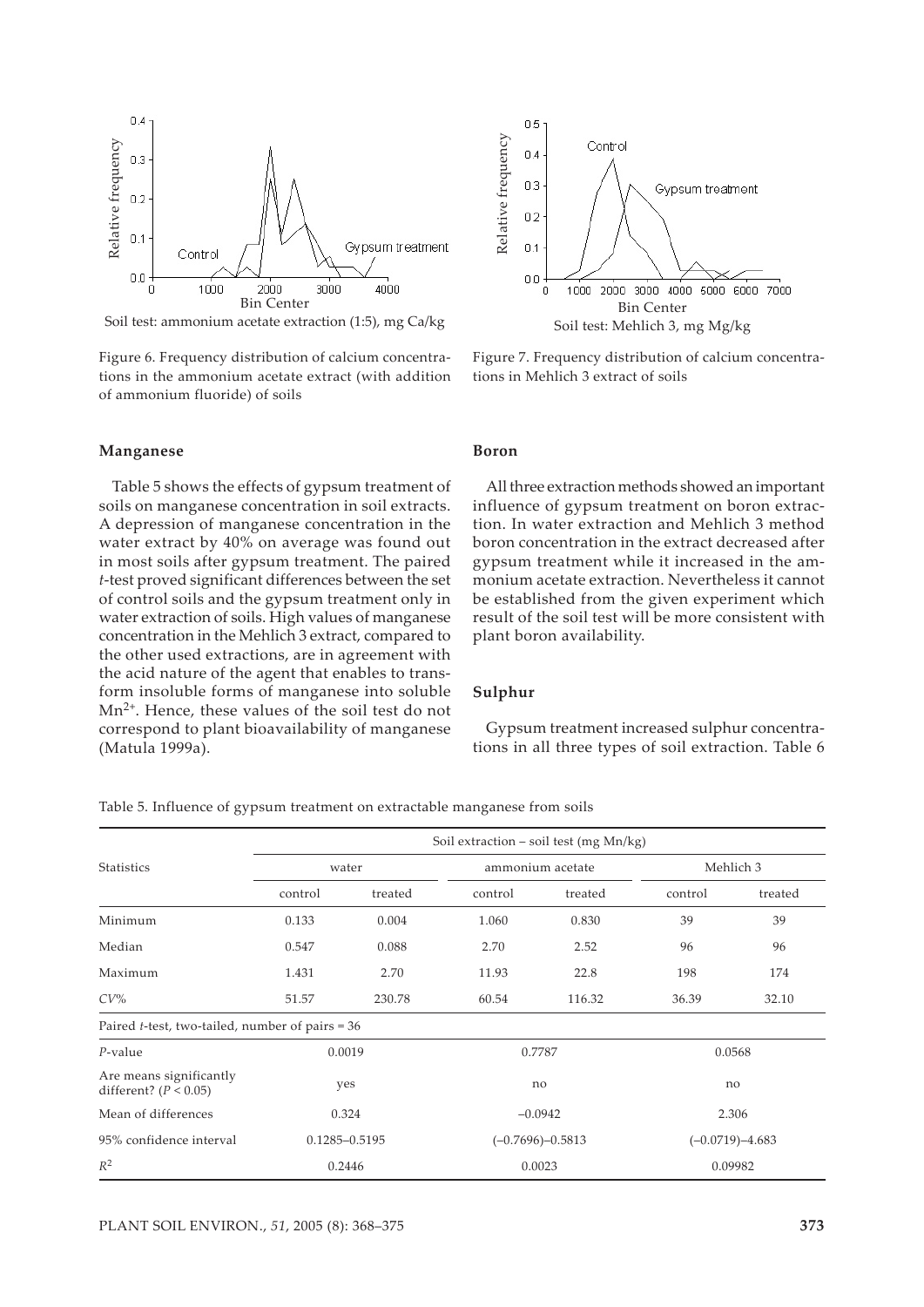|                                                    | Soil extraction: water (mg S/kg) |                              |                 |               |  |  |  |  |  |
|----------------------------------------------------|----------------------------------|------------------------------|-----------------|---------------|--|--|--|--|--|
| <b>Statistics</b>                                  |                                  | control variant              | treated variant |               |  |  |  |  |  |
|                                                    | ICP                              | <b>SKALAR</b>                | ICP             | <b>SKALAR</b> |  |  |  |  |  |
| Minimum                                            | 8.17                             | 3.71                         | 653             | 358           |  |  |  |  |  |
| Median                                             | 13.81                            | 7.105                        | 707.5           | 393           |  |  |  |  |  |
| Maximum                                            | 36.92                            | 16.19                        | 769             | 472           |  |  |  |  |  |
| $CV\%$                                             | 38.59                            | 38.07                        | 3.95            | 5.11          |  |  |  |  |  |
| Paired $t$ -test, two-tailed, number of pairs = 36 |                                  |                              |                 |               |  |  |  |  |  |
| $P$ value                                          |                                  | ${}< 0.0001$<br>${}< 0.0001$ |                 |               |  |  |  |  |  |
| Are means significantly<br>different? $(P < 0.05)$ |                                  | yes                          | yes             |               |  |  |  |  |  |
| Mean of differences                                |                                  | 8.409                        |                 | 312.7         |  |  |  |  |  |
| 95% confidence interval                            |                                  | 7.105-9.714                  | 303.9-321.6     |               |  |  |  |  |  |
| $R^2$                                              |                                  | 0.8305                       | 0.9933          |               |  |  |  |  |  |

Table 6. Statistics of sulphur detection in the water extract from soils by ICP-technique and colorimetry of sulphates by the methylthymol blue method

shows a comparison of sulphur concentrations in the water extract determined by different terminal analyses: total sulphur by the ICP technique and sulphates on the SKALAR analyser. Considerably higher values of sulphur content detected on the ICP analyser, compared to sulphates measured on the SKALAR analyser, could indicate a possibility of huge transformation, immobilisation of sulphates into organic forms. In our previous paper dealing with sulphur in the soil (Matula et al. 2000) we observed sulphur applications in form of ammonium sulphate; in a set of 45 different soils the supplied mineral sulphur interfered with total content of soil organic matter sulphur and labile forms of sulphur were immediately involved in transformations of soil organic matter. A possibility of fast and significant involvement of labile sulphur in free organic components of soil was reported by Eriksen (1997).

# **pH and nitrates**

The paired *t*-test indicated significant differences in the measured pH values (0.2M KCl) between the control variant and gypsum treatment. The differences were however not so important from the practical aspect of absolute values. Changes in nitrate concentrations in the water extract were specific in each particular soil. A marked increase in nitrate content was found out in 18 out of 36 soils; on average, it exceeded an opposite trend in the second half of the set of soils.

# **REFERENCES**

- Allmars R.R., Kraft J.M., Pikul J.L., Jr. (1987): Lime and gypsum effects on pea-root pathogen inoculum and related factors in a wheat-peas rotation. Agronomy Journal, *79*: 439–445.
- Eriksen J. (1994): Soil organic matter as a source of plantavailable sulphur. Norwegian Journal of Agricultural Science, Supplement, *15*: 77–81.
- Eriksen J. (1997): Sulphur cycling in Danish agricultural soils: turnover in organic S fractions. Soil Biology and Biochemistry, *29*: 1371–1377.
- Matula J. (1996): Determination of potassium, magnesium, phosphorus, manganese and cation exchange capacity for fertilizer recommendations used by Czech Union of Rapeseed Growers. Communication in Soil Science and Plant Analysis, *27*: 1679–1691.
- Matula J. (1999a): Multinutrient soil tests and bioavailability of potassium, phosphorus, magnesium, manganese and sulphur from soils. Rostlinná Výroba, *45*: 545–553.
- Matula J. (1999b): Use of multinutrient soil tests for sulphur determination. Communication in Soil Science and Plant Analysis, *30*: 1733–1746.
- Matula J. (2004): The effect of chloride and sulphate application to soil on changes in nutrient content in barley shoot biomass at an early phase on growth. Plant, Soil and Environment, *50*: 295–302.